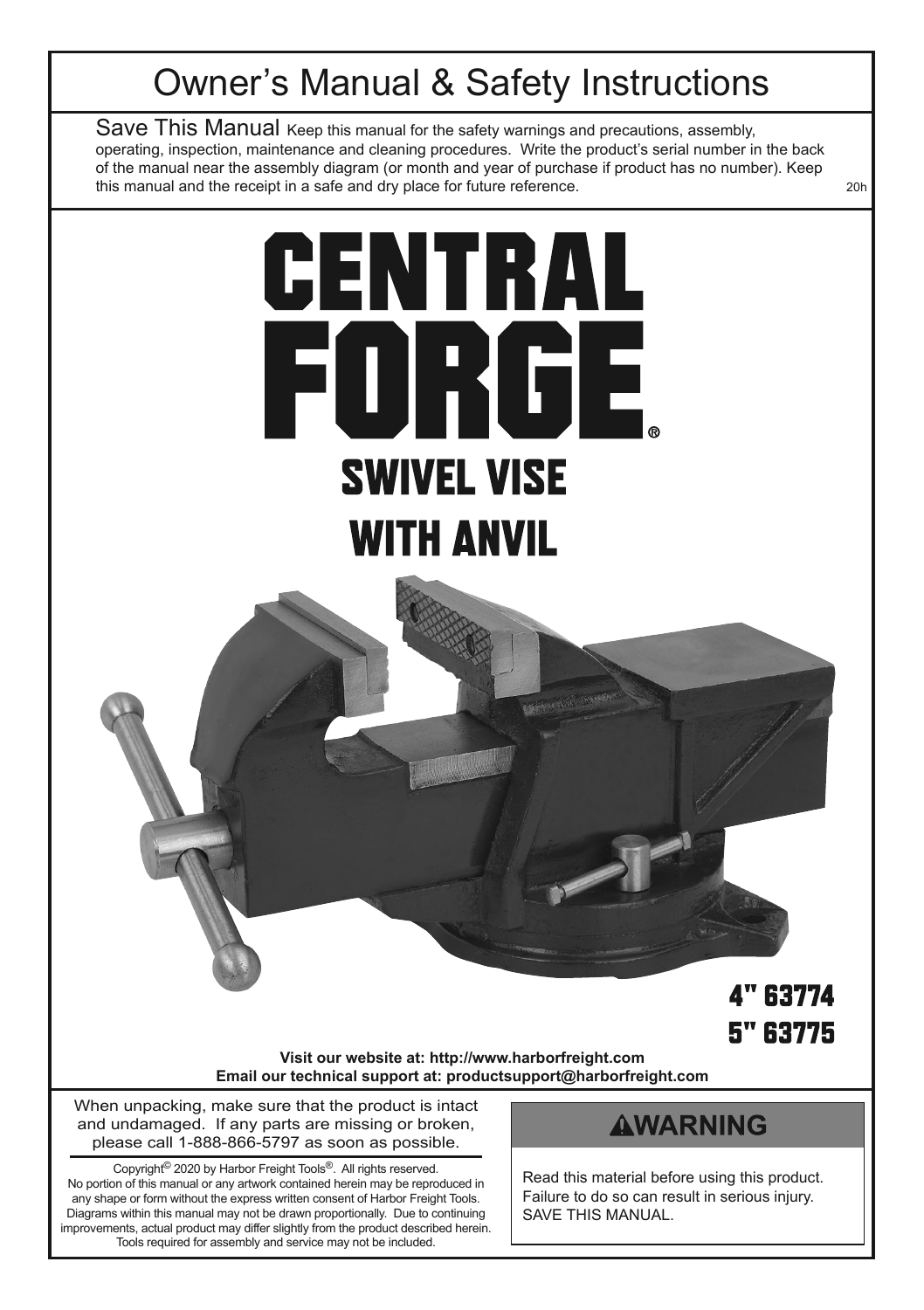# **Specifications**

| <b>Item</b> | 63774               | 63775                      |  |
|-------------|---------------------|----------------------------|--|
| Base        | 360° Swivel Base    |                            |  |
| Jaw Opening | 4" Maximum          | 5" Maximum                 |  |
| Anvil Size  | 2-3/4" L x 2-3/4" W | 3-11/16" L x 3-1/2" W      |  |
| Base        | 4-15/16" x 4-15/16" | $5 - 3/4" \times 5 - 3/4"$ |  |

# **Important Safety Information**

- 1. Mount before use according to these instructions. Improper mounting can create hazards.
- 2. Wear ANSI-approved safety goggles and heavy-duty work gloves during mounting and use.
- 3. Keep work area clean and well lit.
- 4. Keep bystanders out of the area during use.
- 5. Before drilling holes, check for hidden utility lines in drilling path.
- 6. Do not use when tired or when under the influence of alcohol, drugs or medication.
- 7. This product is not a toy. Do not allow children to play with or near this item.
- 8. Use as intended only.
- 9. Inspect before every use; do not use if parts are loose or damaged.
- 10. Do not exceed listed weight capacity. **Be aware of dynamic loading!** Sudden load movement may briefly create excess load causing product failure.
- 11. Maintain product labels and nameplates. These carry important safety information. If unreadable or missing, contact Harbor Freight Tools for a replacement.
- 12. When working with the Anvil, do not strike with a hardened tool. It could chip the Anvil and/or the tool.
- 13. Damage could occur to your vise and/or workpiece if you overtighten the Handle.



# **CENTRAL** FORGE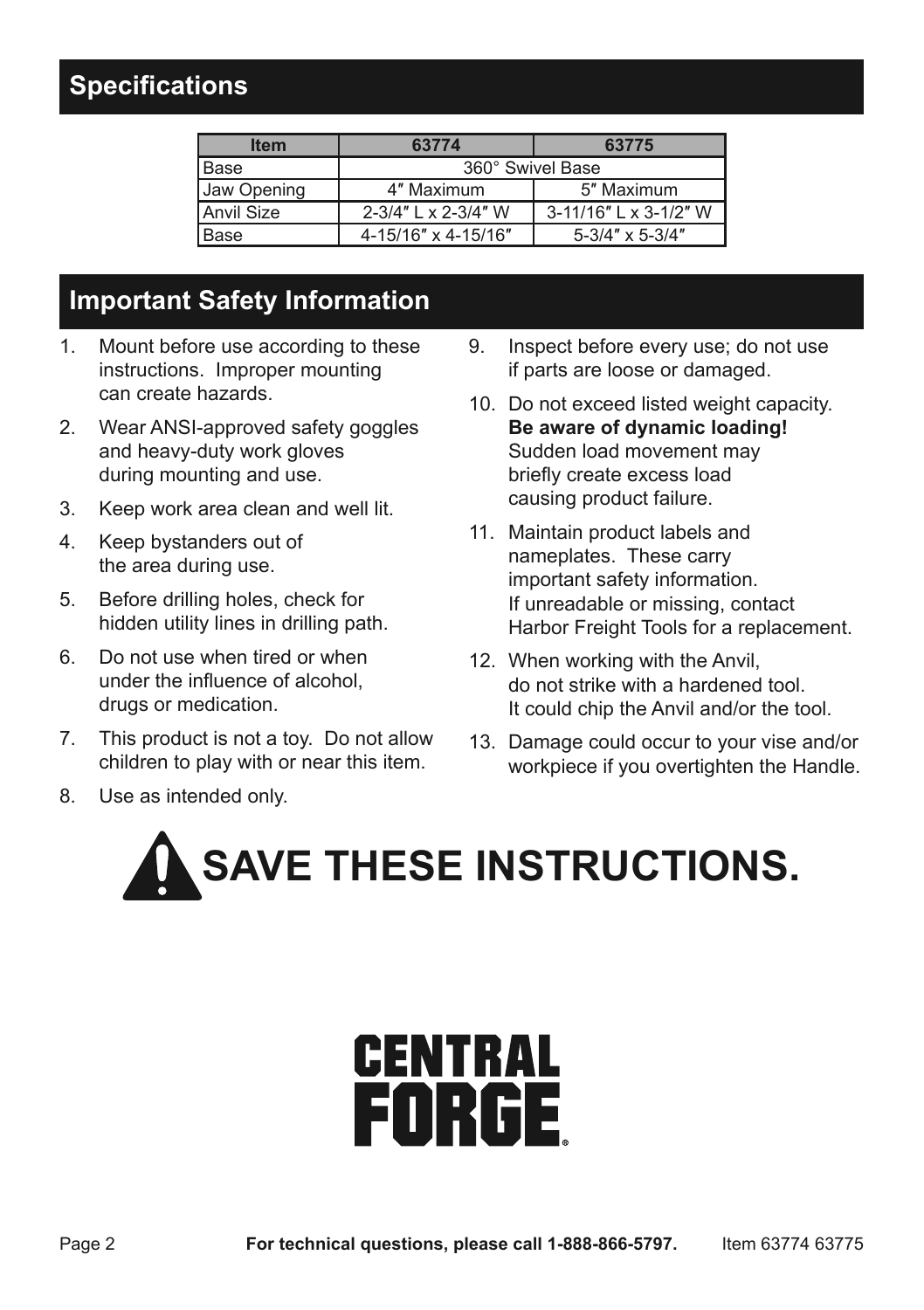#### **Mounting Instructions**

- 1. Use the mounting holes on the Base as a template to mark drill points. Set the Vise flat on the workbench so that the mounting holes are positioned as desired. With a pencil, mark the points at which to fasten the Vise onto the workbench. Set the Vise aside.
- 2. Drill holes of the appropriate size (where previously marked with a pencil) through the top of the workbench.

# **AWARNING! TO PREVENT SERIOUS INJURY:** Before

drilling holes, check for hidden electrical wires or cords in drilling path.

3. Carefully set the Base with the Mounting Holes corresponding to the holes previously drilled through the top of the workbench.

**Note:** Mounting bolt diameter should fit mounting holes. Mounting bolt length is based on workbench thickness.

4. Insert hardened steel bolts (not provided), of the appropriate diameter and length, downward through the Base and the workbench. Secure the mounting bolts with the appropriate washers and nuts.

# **Operation Instructions**

- 1. Loosen the two Base Handles to allow the Base to pivot. Tighten the Base Handles before working.
- 2. Turn the Handle counterclockwise to open the Jaws of the Vise.
- 3. Place the workpiece inside the Jaws.
- 4. Tighten Jaws against the workpiece by turning the Handle clockwise until it is held securely inside the Jaws.

# **Maintenance**

- 1. Keep the moving parts lubricated. Wipe off any lubricant on the Handles and Jaws.
- 2. Keep the Jaws clean.
- 3. The jaws can be removed for cleaning and are replaceable. Each is held on by two cap screws.
- 4. Check and tighten the mounting screws/bolts to be sure the vise has not loosened from its mounting.

# **PLEASE READ THE FOLLOWING CAREFULLY**

THE MANUFACTURER AND/OR DISTRIBUTOR HAS PROVIDED THE PARTS LIST AND ASSEMBLY DIAGRAM IN THIS DOCUMENT AS A REFERENCE TOOL ONLY. NEITHER THE MANUFACTURER OR DISTRIBUTOR MAKES ANY REPRESENTATION OR WARRANTY OF ANY KIND TO THE BUYER THAT HE OR SHE IS QUALIFIED TO MAKE ANY REPAIRS TO THE PRODUCT, OR THAT HE OR SHE IS QUALIFIED TO REPLACE ANY PARTS OF THE PRODUCT. IN FACT, THE MANUFACTURER AND/OR DISTRIBUTOR EXPRESSLY STATES THAT ALL REPAIRS AND PARTS REPLACEMENTS SHOULD BE UNDERTAKEN BY CERTIFIED AND LICENSED TECHNICIANS, AND NOT BY THE BUYER. THE BUYER ASSUMES ALL RISK AND LIABILITY ARISING OUT OF HIS OR HER REPAIRS TO THE ORIGINAL PRODUCT OR REPLACEMENT PARTS THERETO, OR ARISING OUT OF HIS OR HER INSTALLATION OF REPLACEMENT PARTS THERETO.